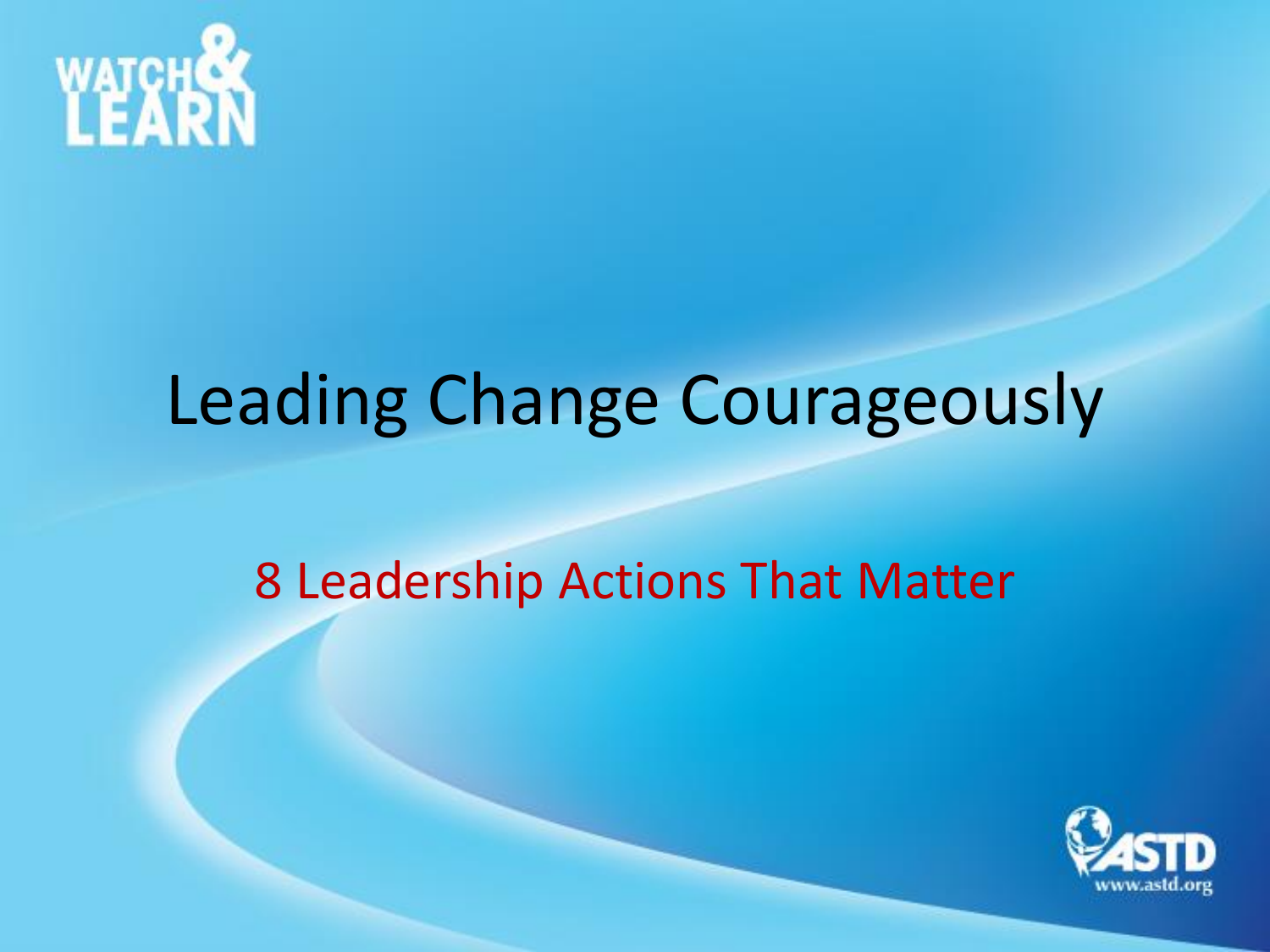



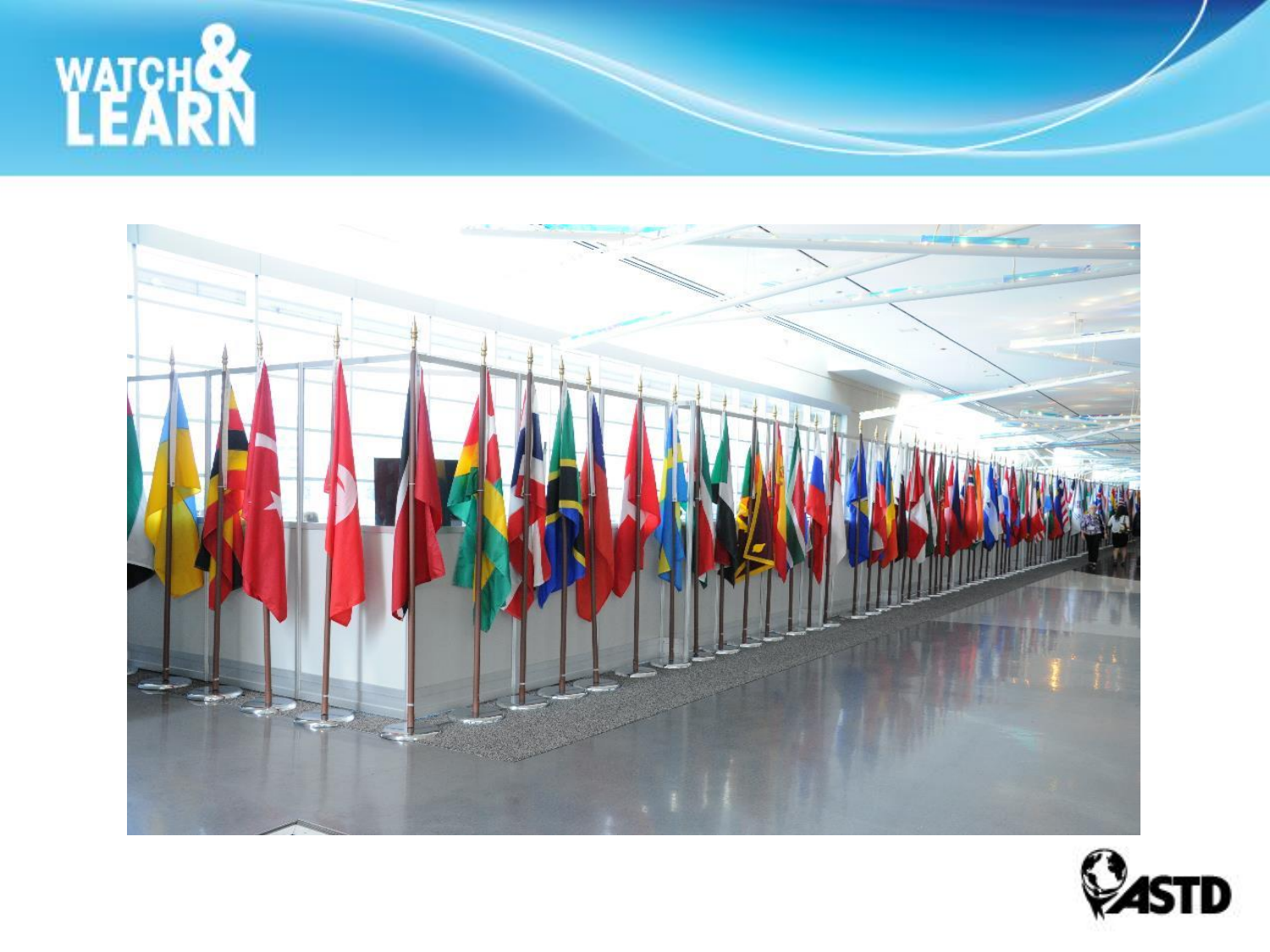

*Everything is changing: The number and types of competitors and stakeholders, the definition of markets, the pace and intensity of competition, the structure and purpose of organizations, the volume and complexity of problems, even the very nature of work…*

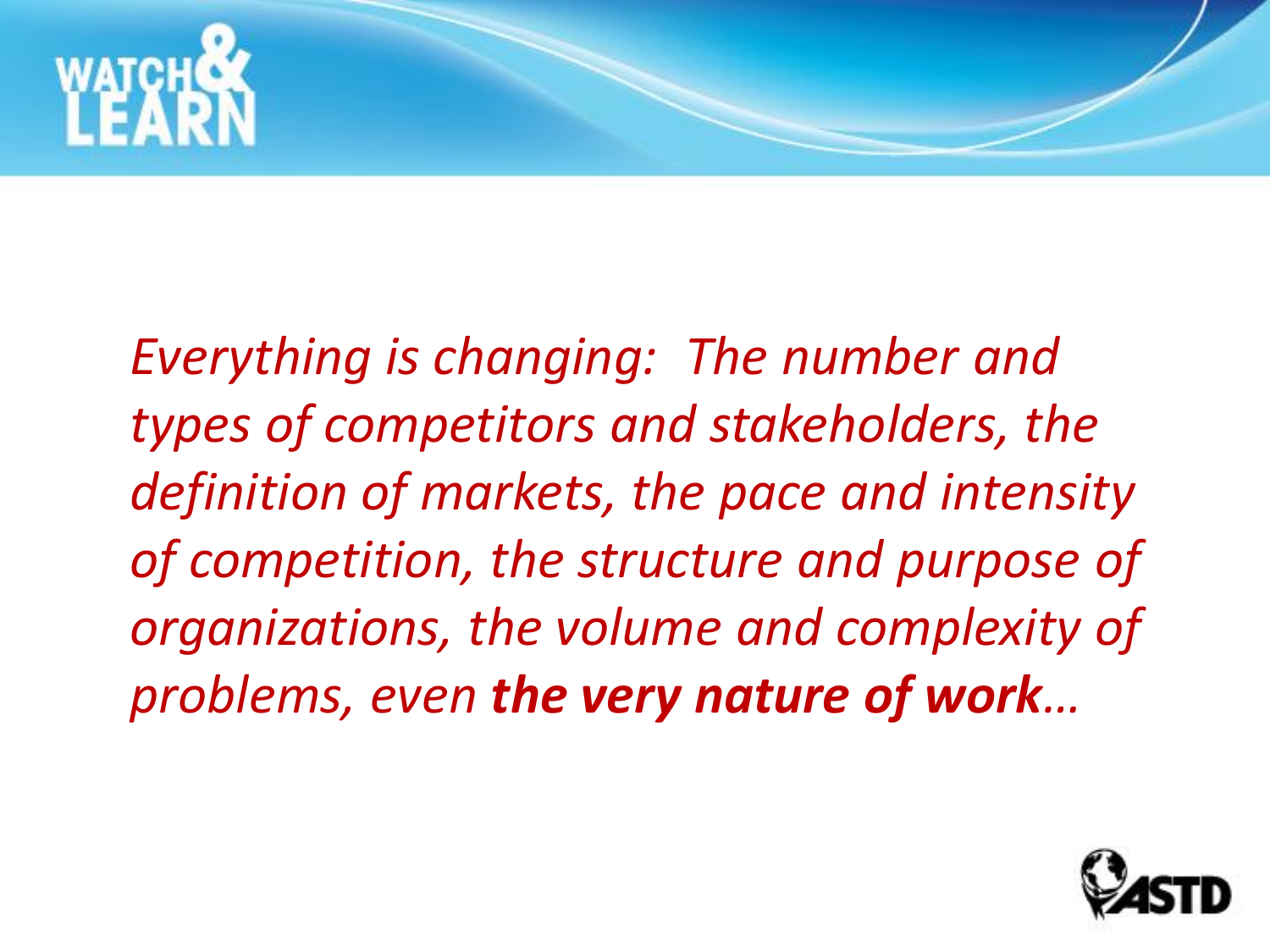

- Gallup's 2013 Global Workforce Study of 142 countries
	- 13% engaged
	- 63% not engaged
	- 24% actively disengaged
- The reason given is a global failure of leadership

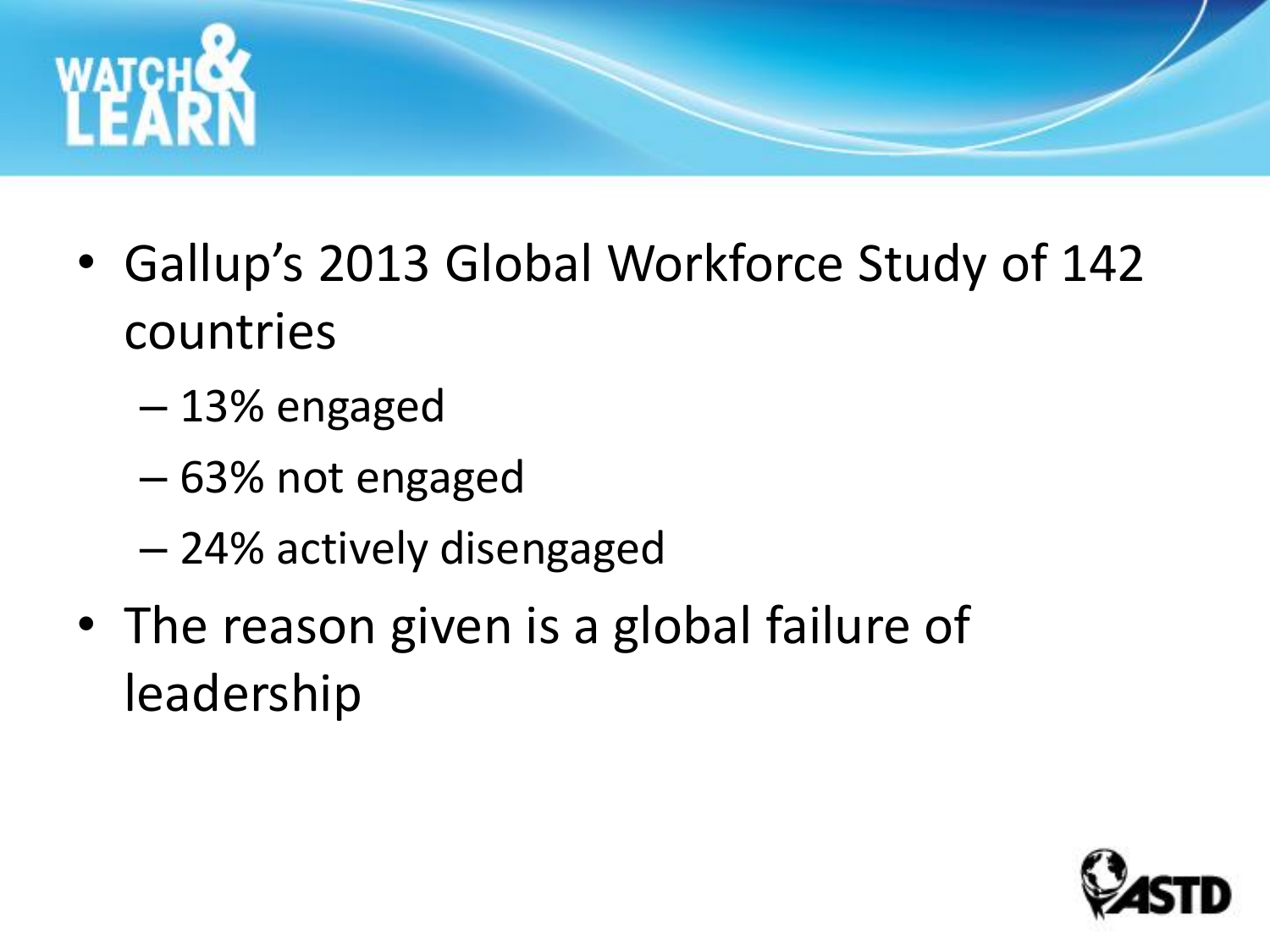



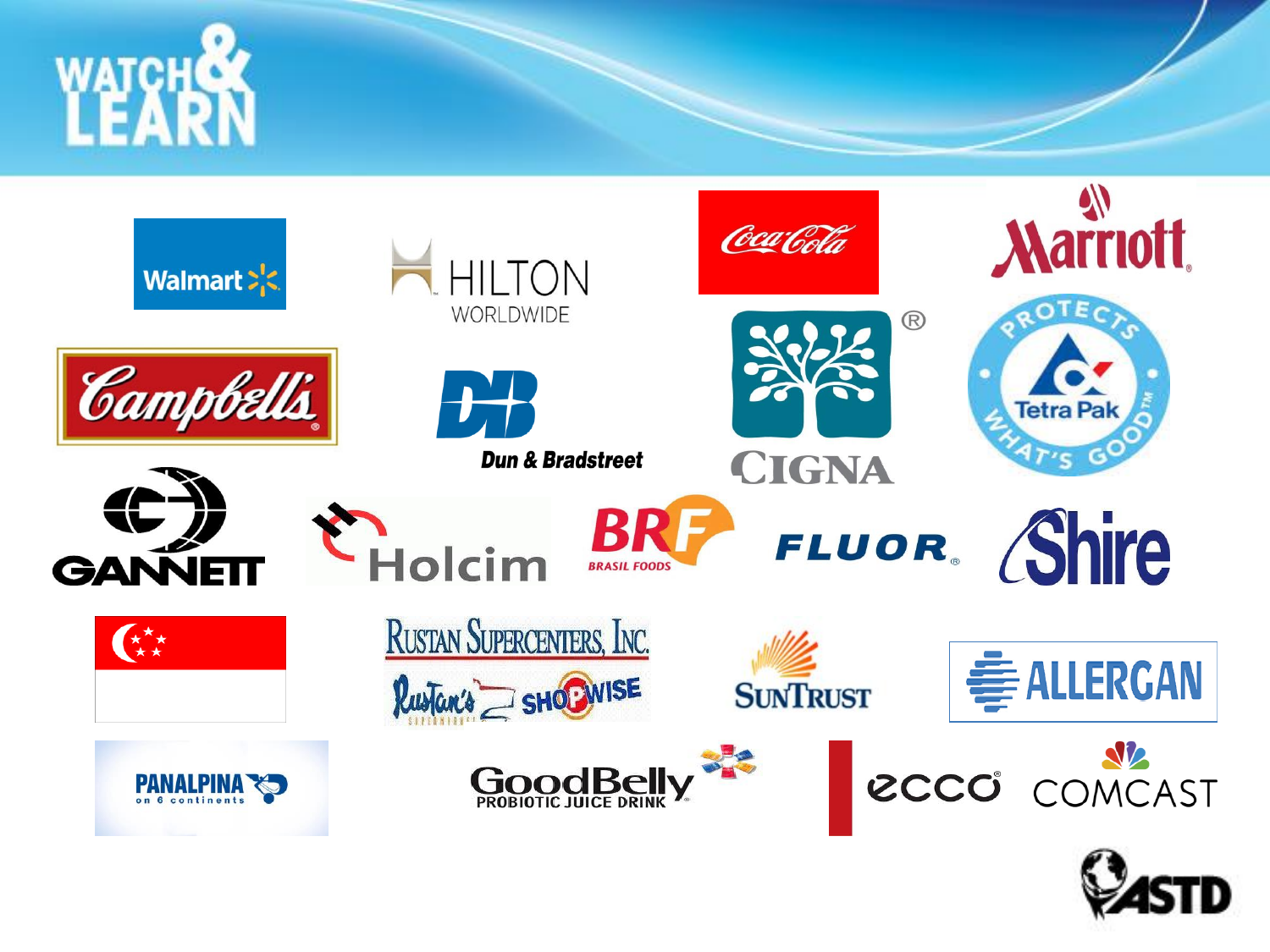

## Change is Changing

- Change is continuous
- Change is increasingly complex/VUCA
- Great "change leadership" is more important – Change leadership = competitive advantage
- Unfortunately, few organizations are investing in change leaders
	- Small surprise the majority of change efforts fail

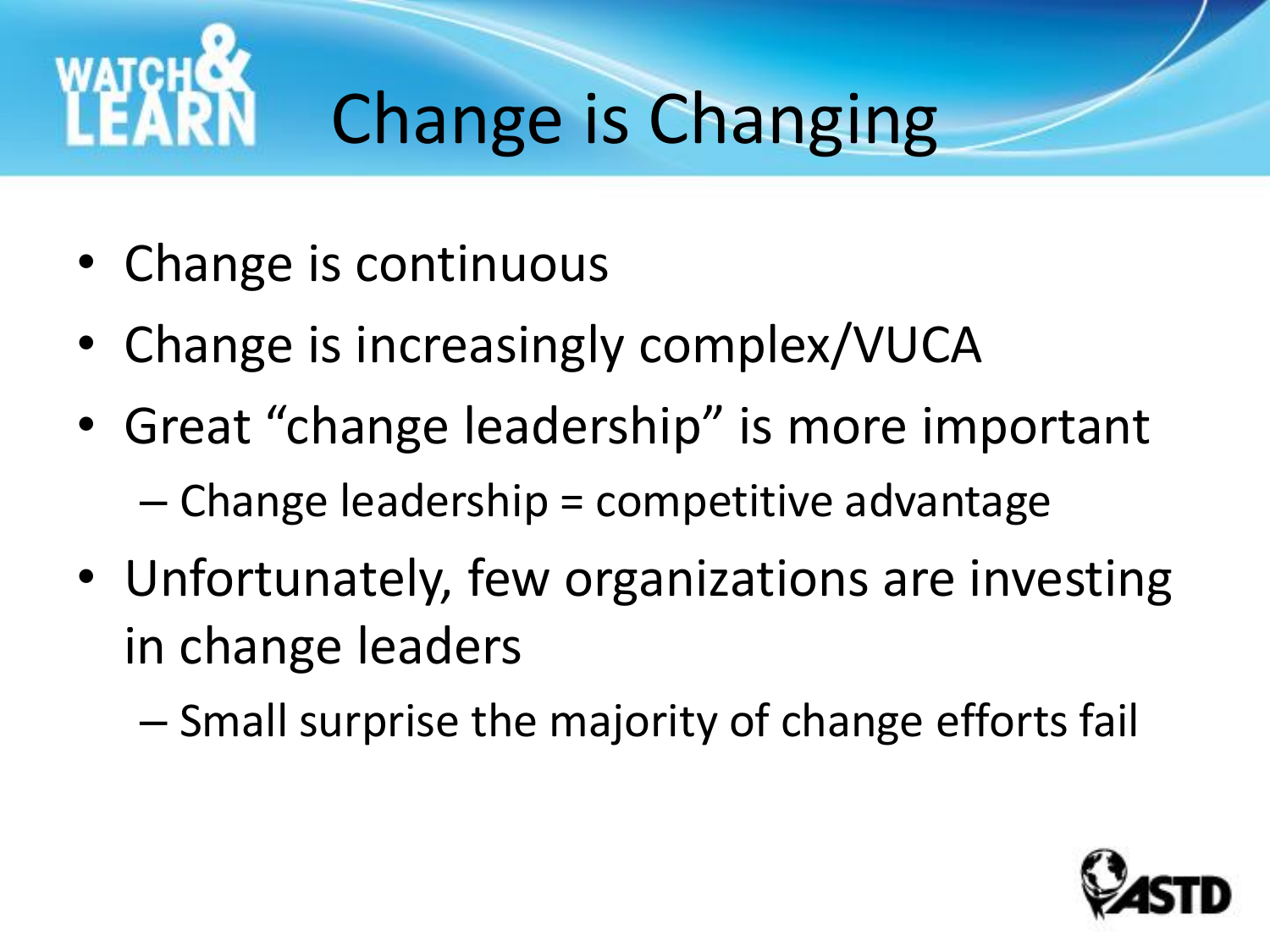# Who are change leaders?

- For our purposes, change leaders are *internal* organizational leaders engaged in Change:
	- CEO and Senior Executive Team
	- Middle Managers
	- First Line Supervisors
- Change leaders are also specially trained leaders engaged in leading change efforts fulltime

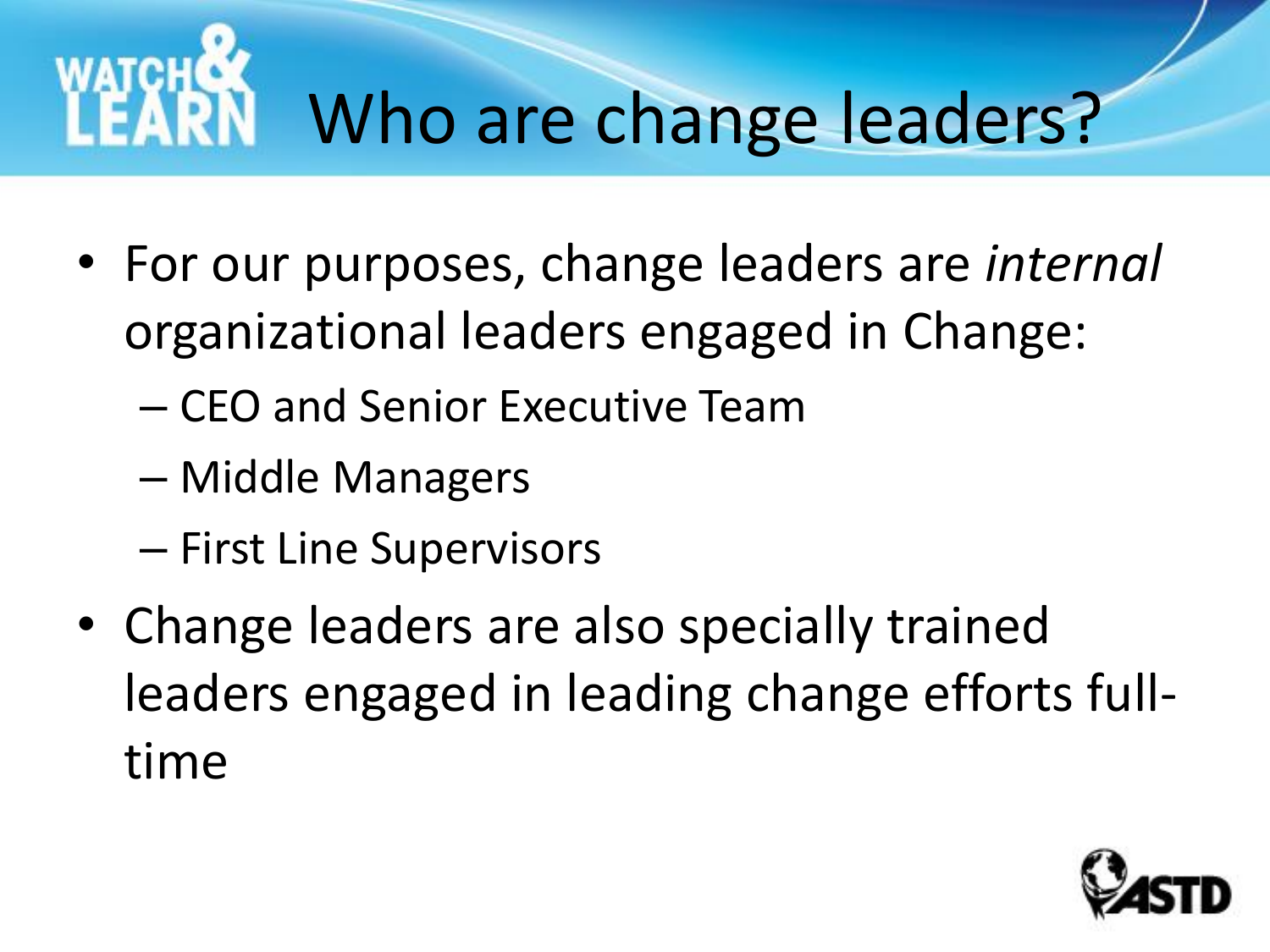

*Choosing* to serve your organization and people…

…even when it means putting yourself at risk

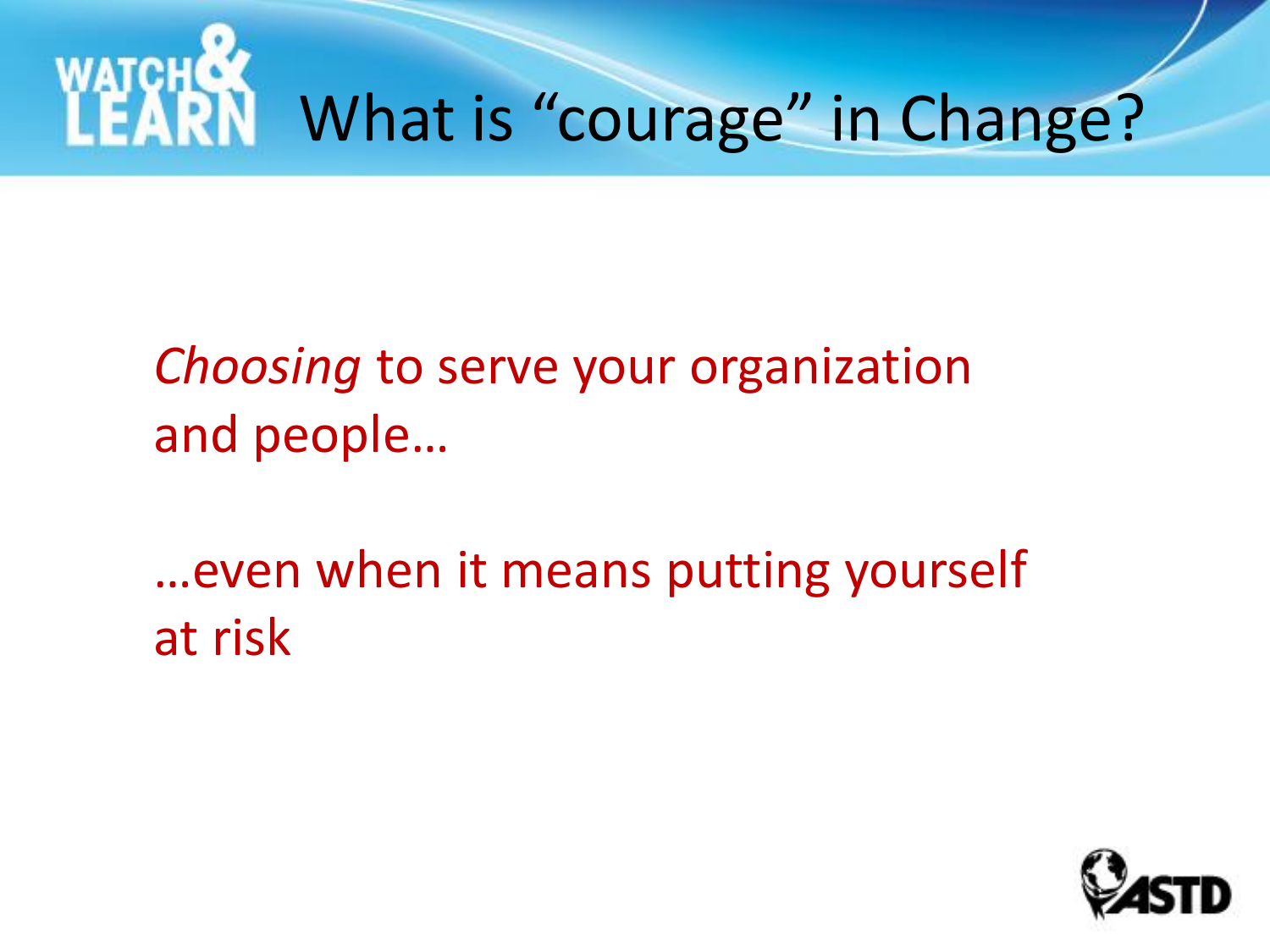

### 8 Actions that matter

- 1. Define *means* & *ends*
- 2. Don't over plan
- 3. Refuse "false urgency"
- 4. Do *2* jobs
- 5. Put yourself "in the middle"
- 6. Develop people constantly
- 7. Create change leaders
- 8. Ensure continuous learning

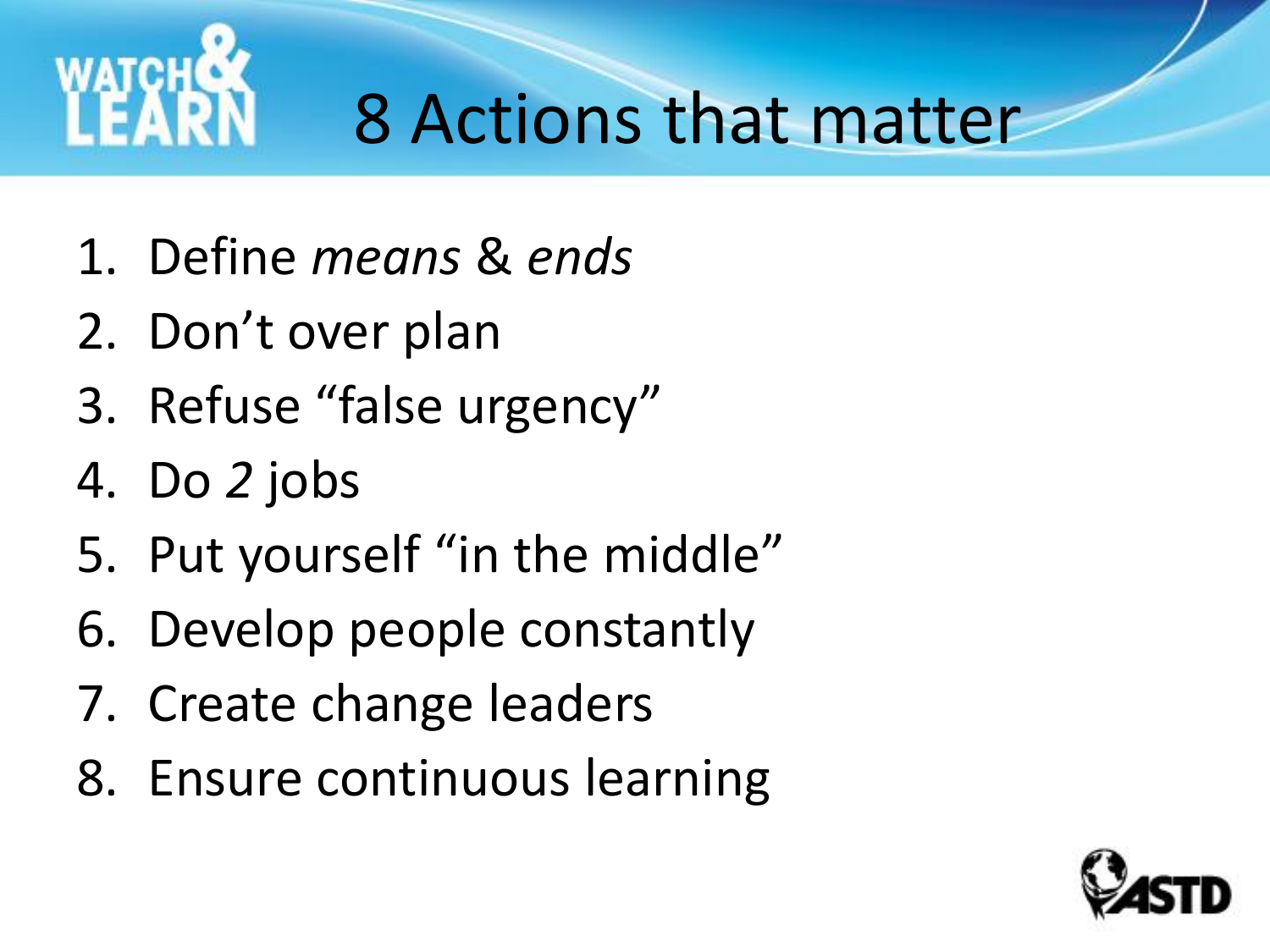## 8 Actions that matter

- A common theme among the 8 actions is the importance of creating a "learning environment" during Change
	- A learning environment calms and engages people
	- A learning environment unites the team
	- A learning environment builds change capacity

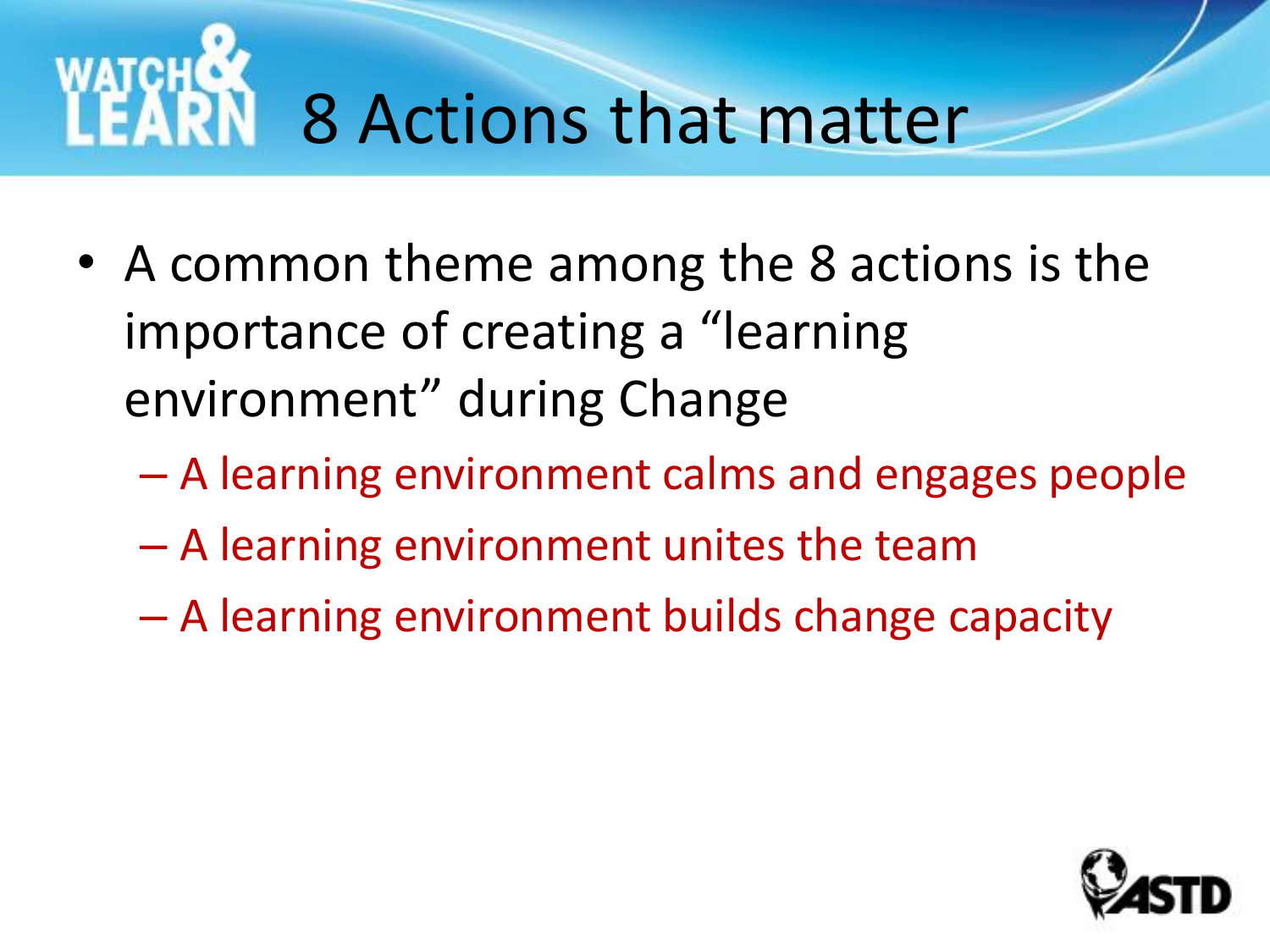

## Define *means* & *ends*

- Senior leadership assumes a common understanding of Change
	- In fact, leaders view Change very differently
	- These differences are seldom addressed
- As change efforts unfold, these differences surface and impede the effort
- Senior leadership consensus on the means and ends of change is crucial

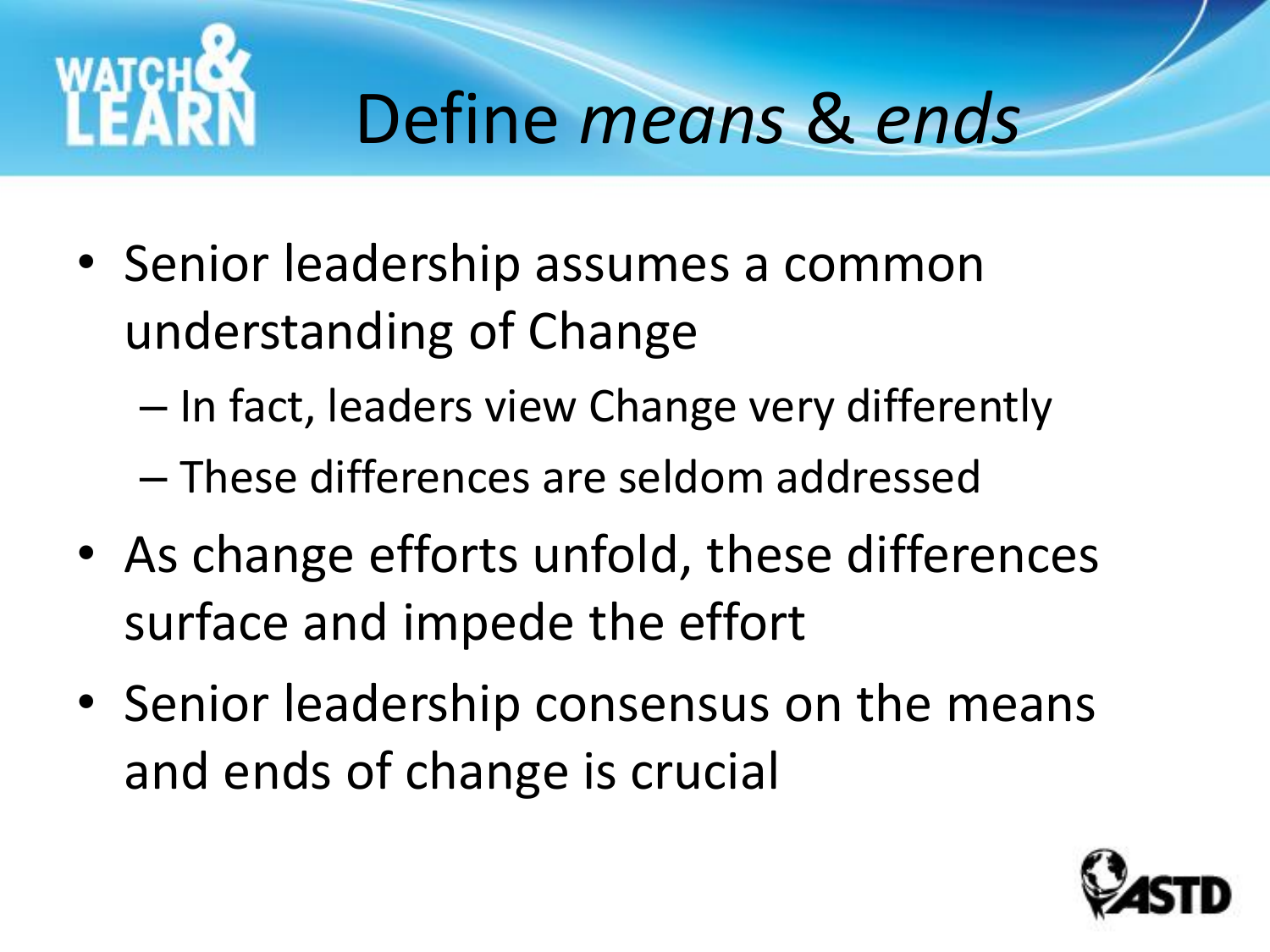

### Define *means* & *ends*

- *Ends* define the organization's aspirations for Change—consistent with strategy
	- *Ends* answer the question: What do we aspire to become?
- *Means* define how Change is conducted consistent with core values
	- *Means* answer the question: What will we do (and never do) to achieve our *ends*
- *Courageous leaders build consensus on means and ends*

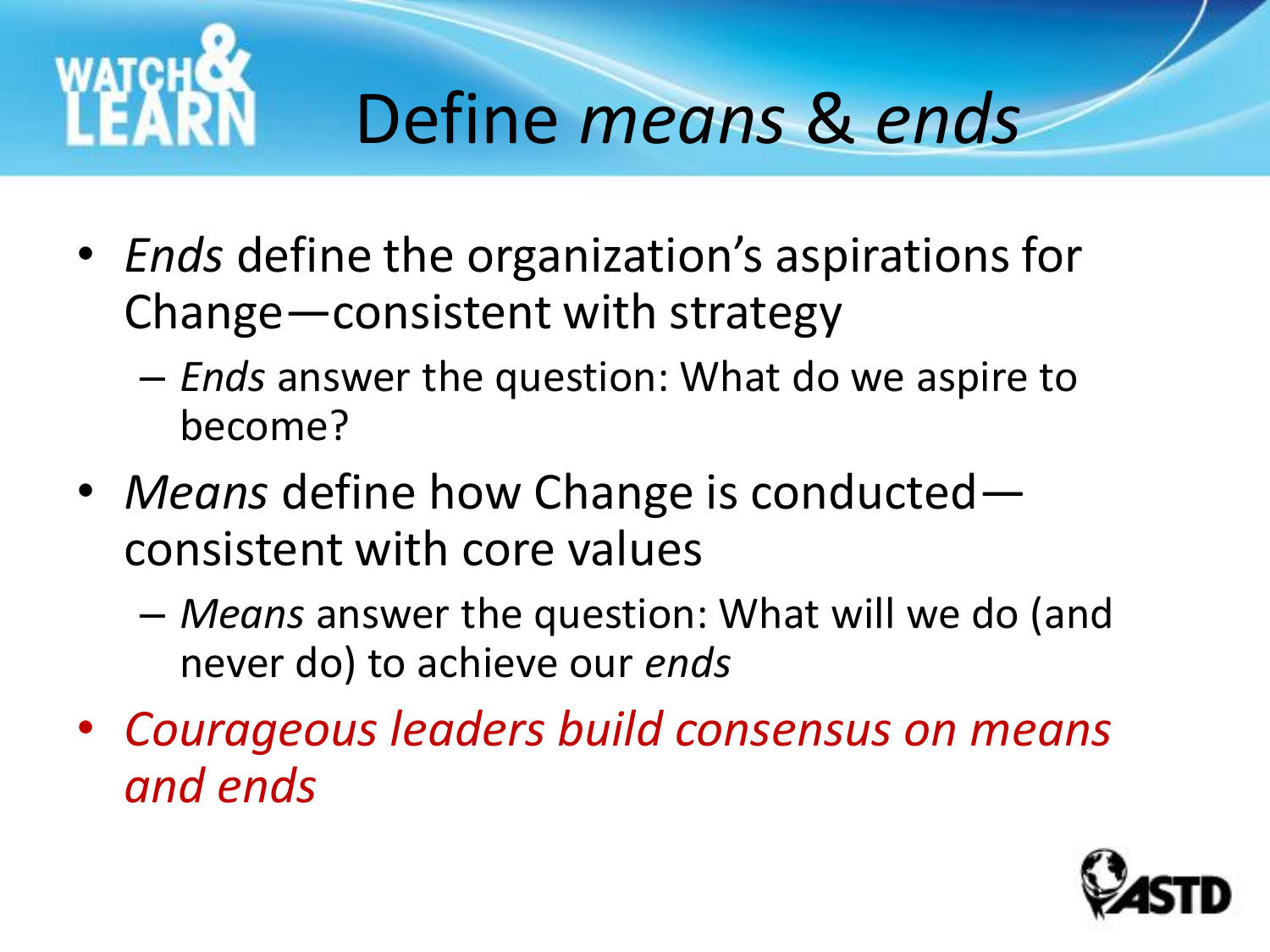

## Don't over plan

- Conventional wisdom requires a project management plan for Change
- However, managing Change is *different* from other large-scale projects
- The speed and complexity of change demand more flexibility and creativity

*Courageous leaders build opportunities for creativity and original thinking into planning*

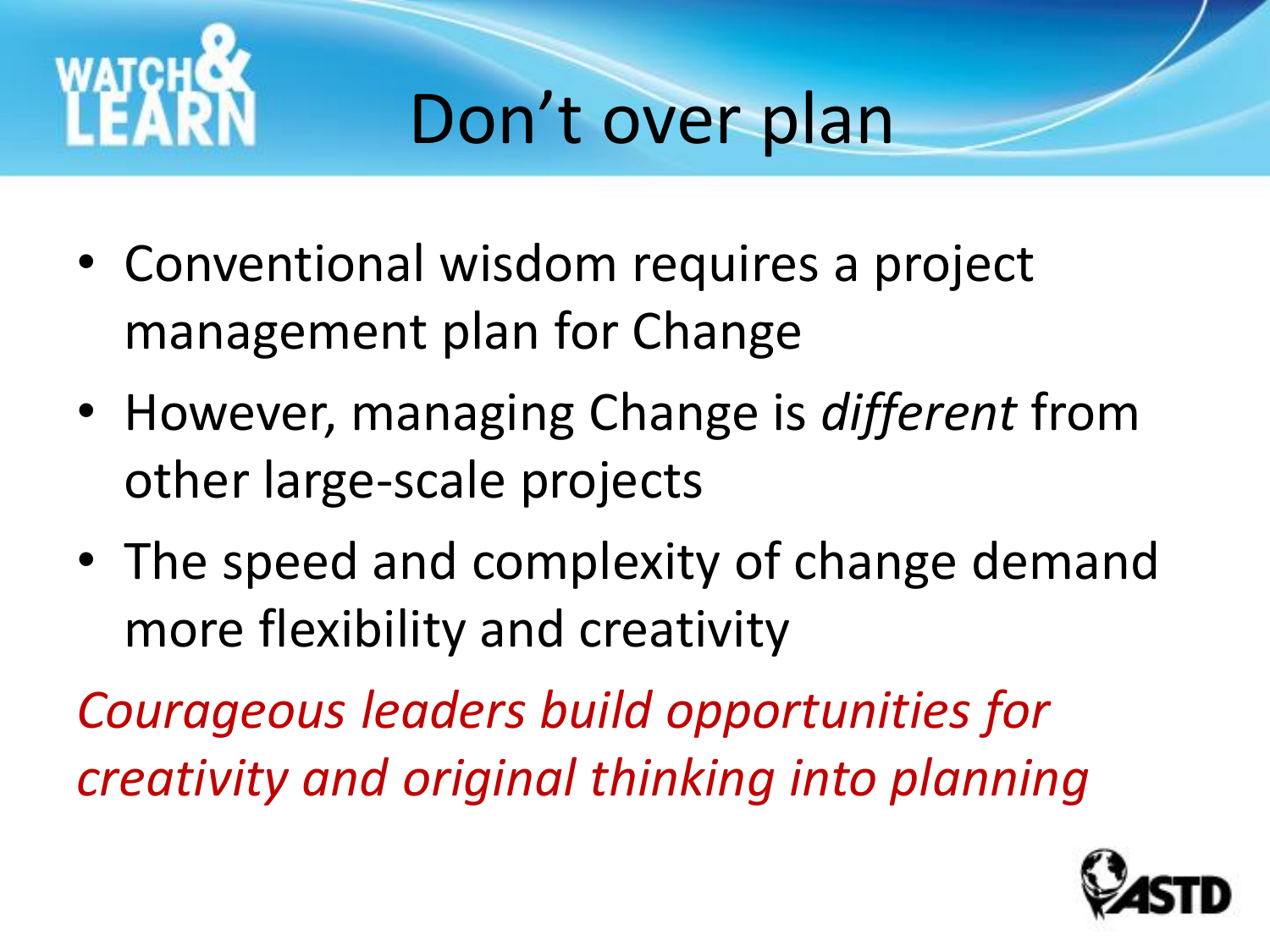

## Refuse "false urgency"

- Change can elicit fear
- Fear can foster false need for urgency
	- Fear causes organizations to act without thinking and undermine the change effort
	- Learning and performance opportunities are lost
- *Courageous leaders resist false urgency and set the optimal pace of change*
	- *They ensure no one is left behind*

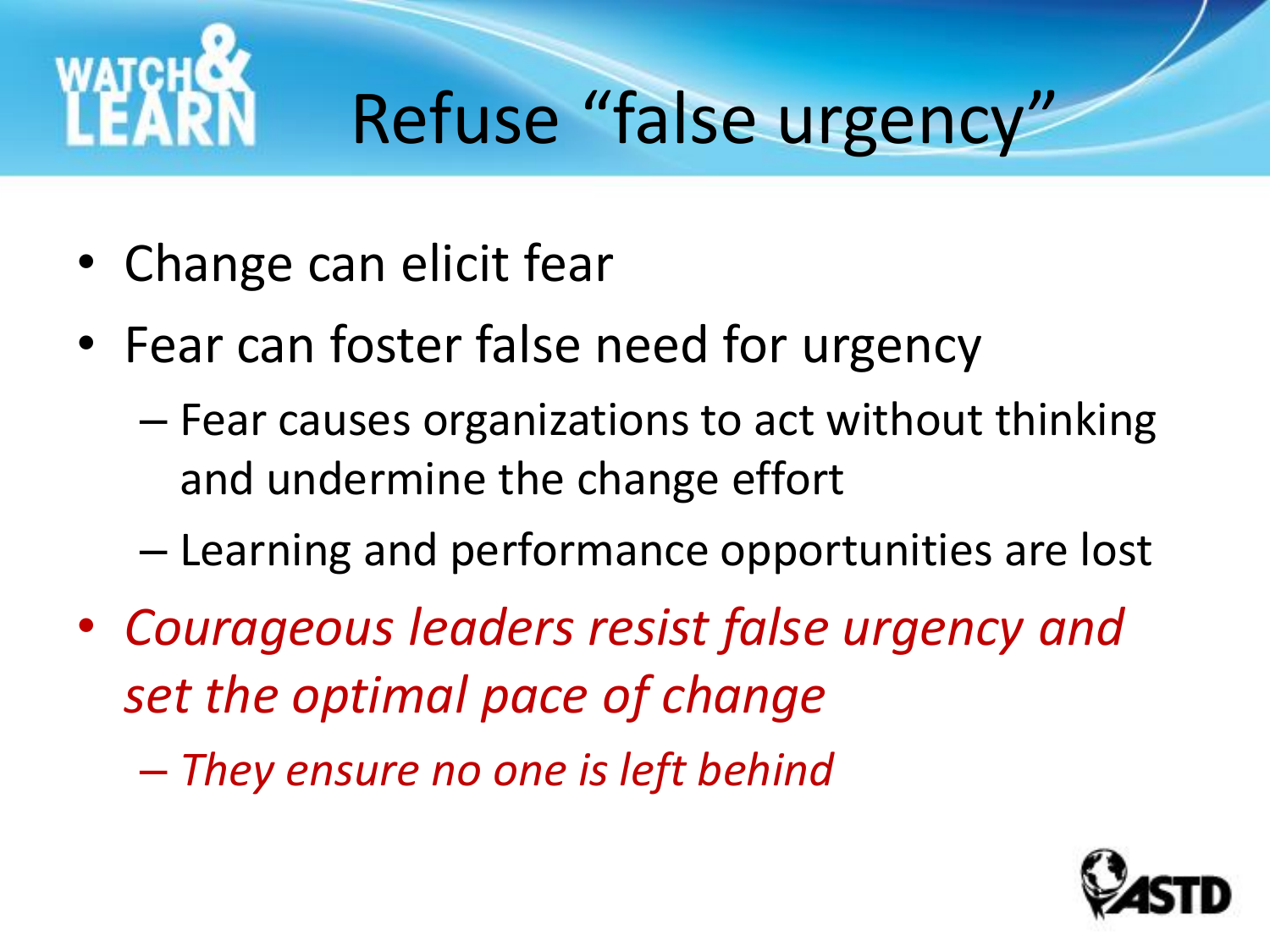

## Do *2* jobs

- Leaders often focus solely on the current change effort
	- No learning from change occurs, no capacity for change is added
- *Courageous leaders do 2 jobs: lead the change effort today and build change capacity for tomorrow*
	- *Building change capacity means investing yourself in talent development*

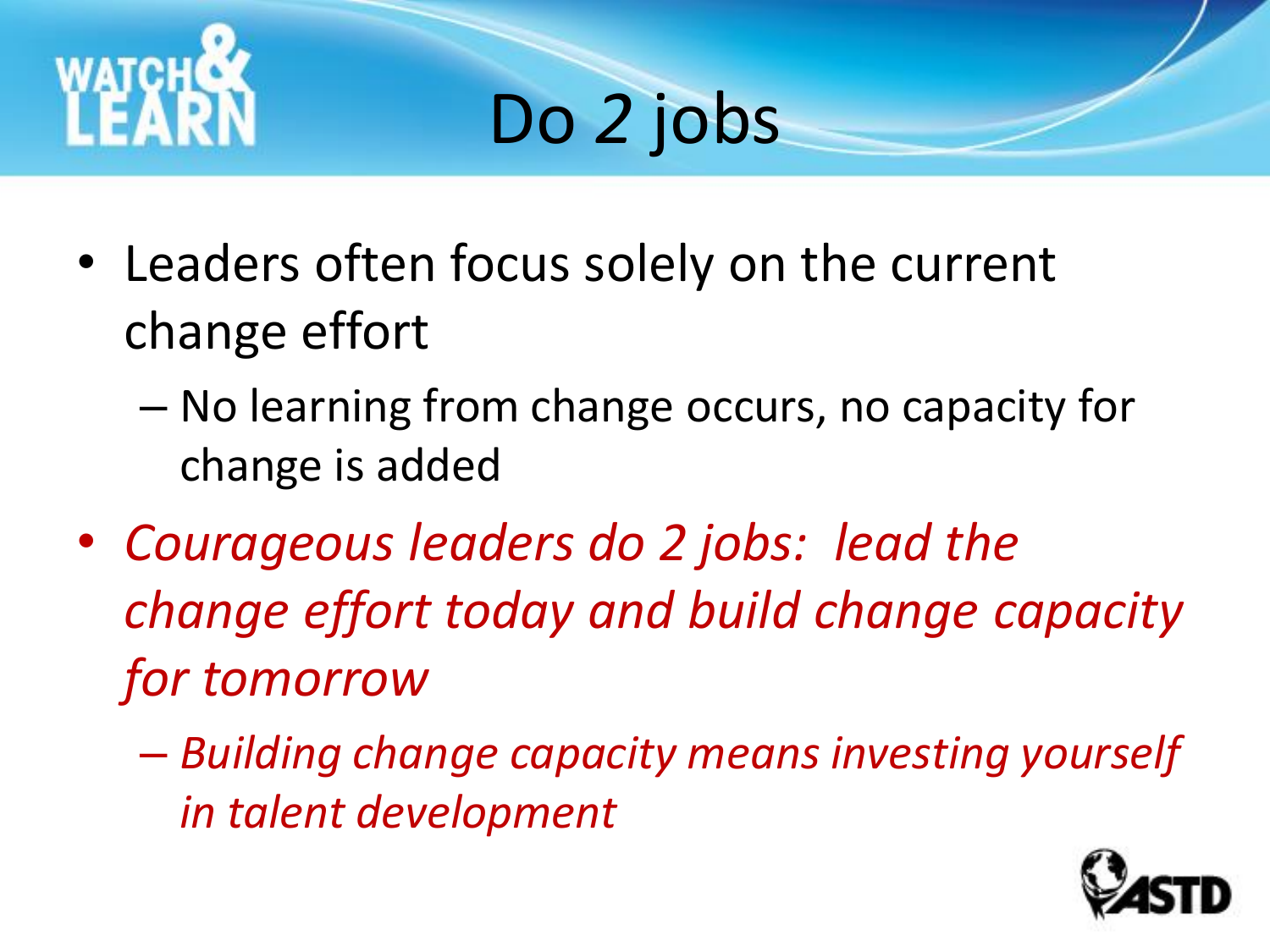# Keep yourself "in the middle"

- Leaders can be "swept up" in organizational change and become reactive
	- When this happens, the team is left hanging
	- Change becomes "every man for himself"
- *Courageous leaders stay proactive*
	- *They position themselves between the chaos of Change and the welfare of their team*
	- *They use experience and expertise to help team members understand what is happening and why*
	- *They help team members become leaders vice victims*

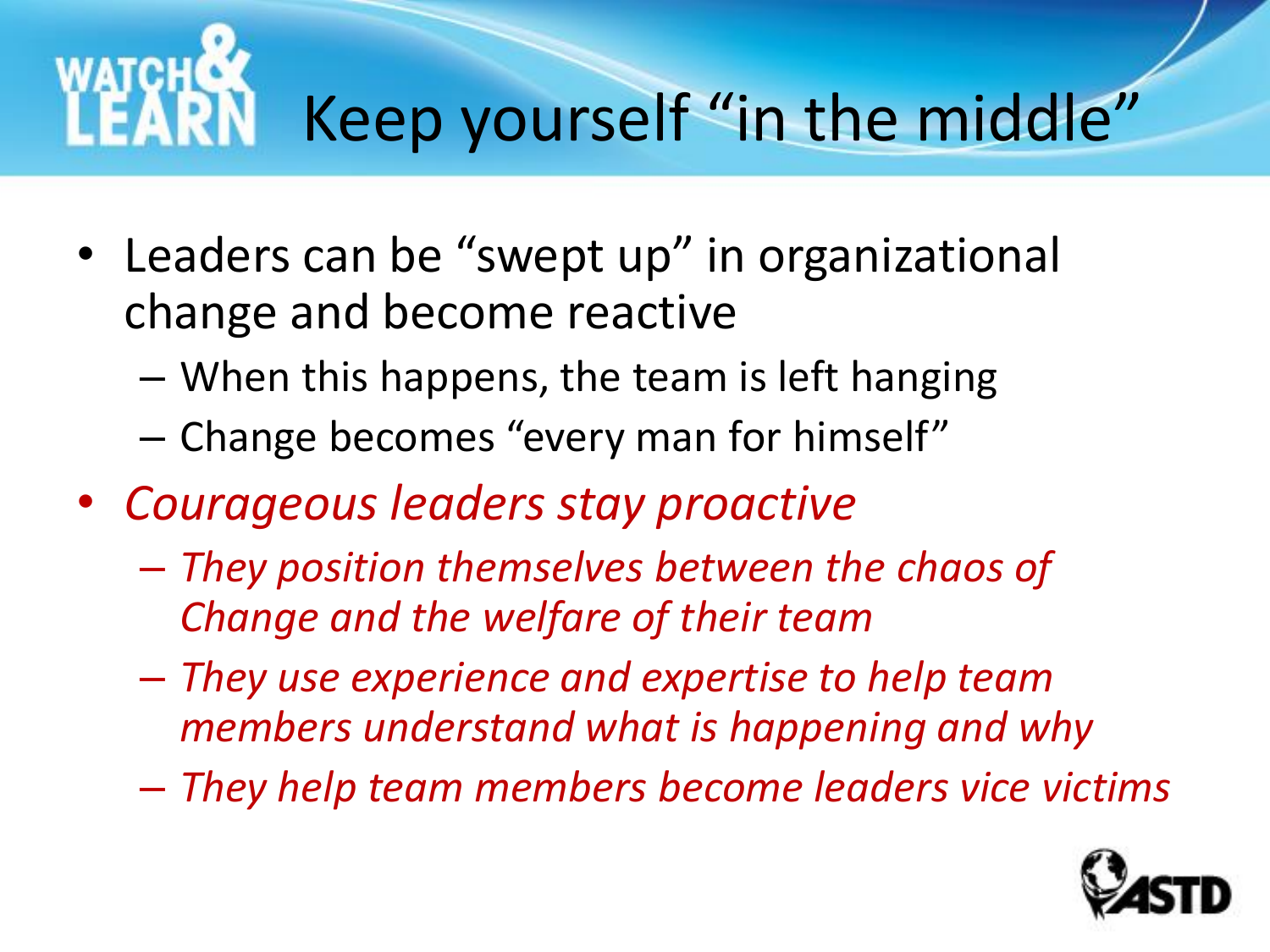# Develop people constantly

- Change offers a profound opportunity for development
	- It provides the "disorienting dilemma"
- People involved in successful change efforts report accelerated personal development when great leadership is present
- *Courageous leaders use the opportunity of Change to accelerate team development*

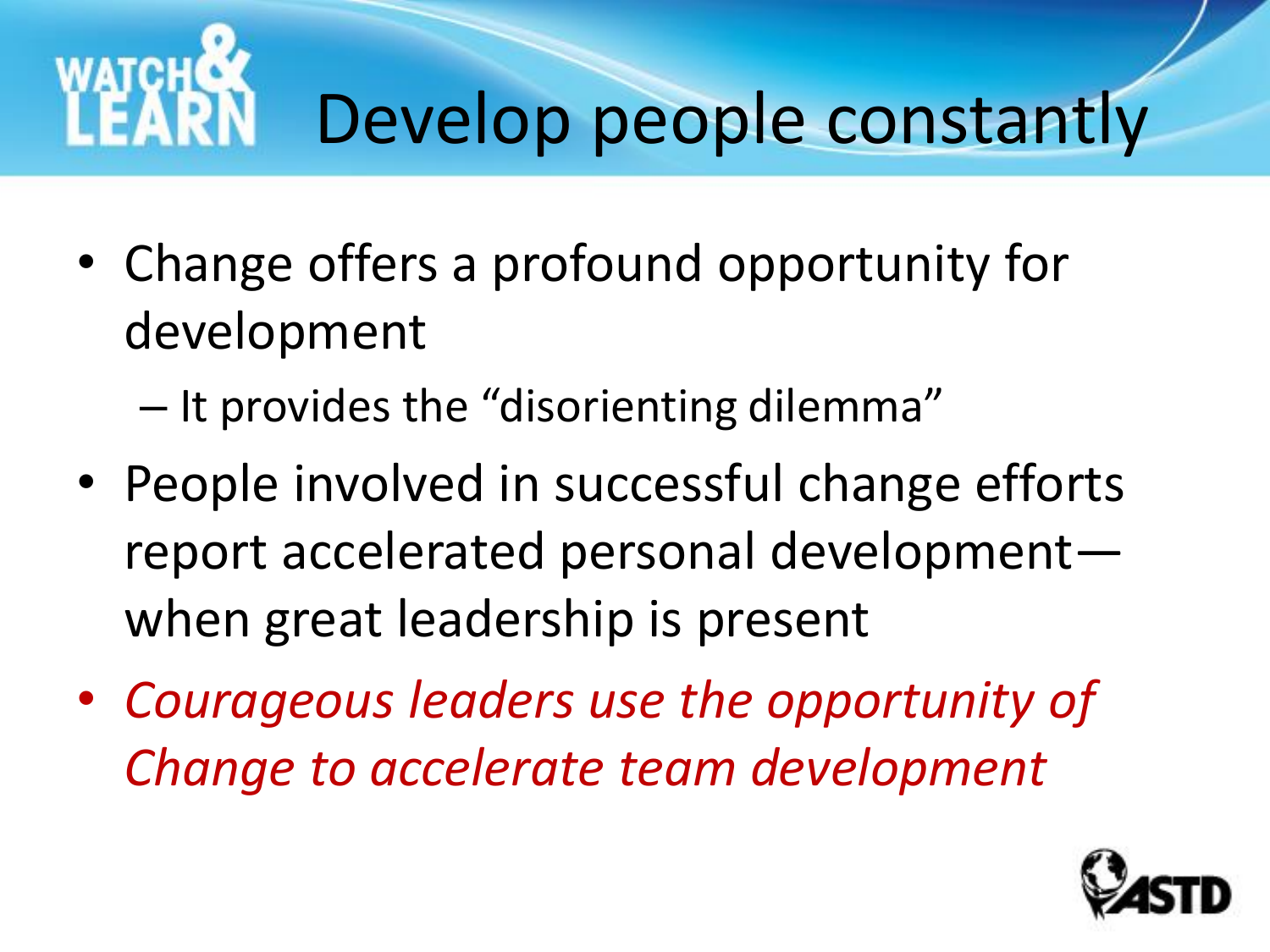

### Create change leaders

- Our interviewees asserted that great leadership was the most important factor in change
	- Yet almost none had programs to develop change leaders
- *Courageous organizations invest in developing change leaders*
	- *They integrate "change competence" into formal leadership development*

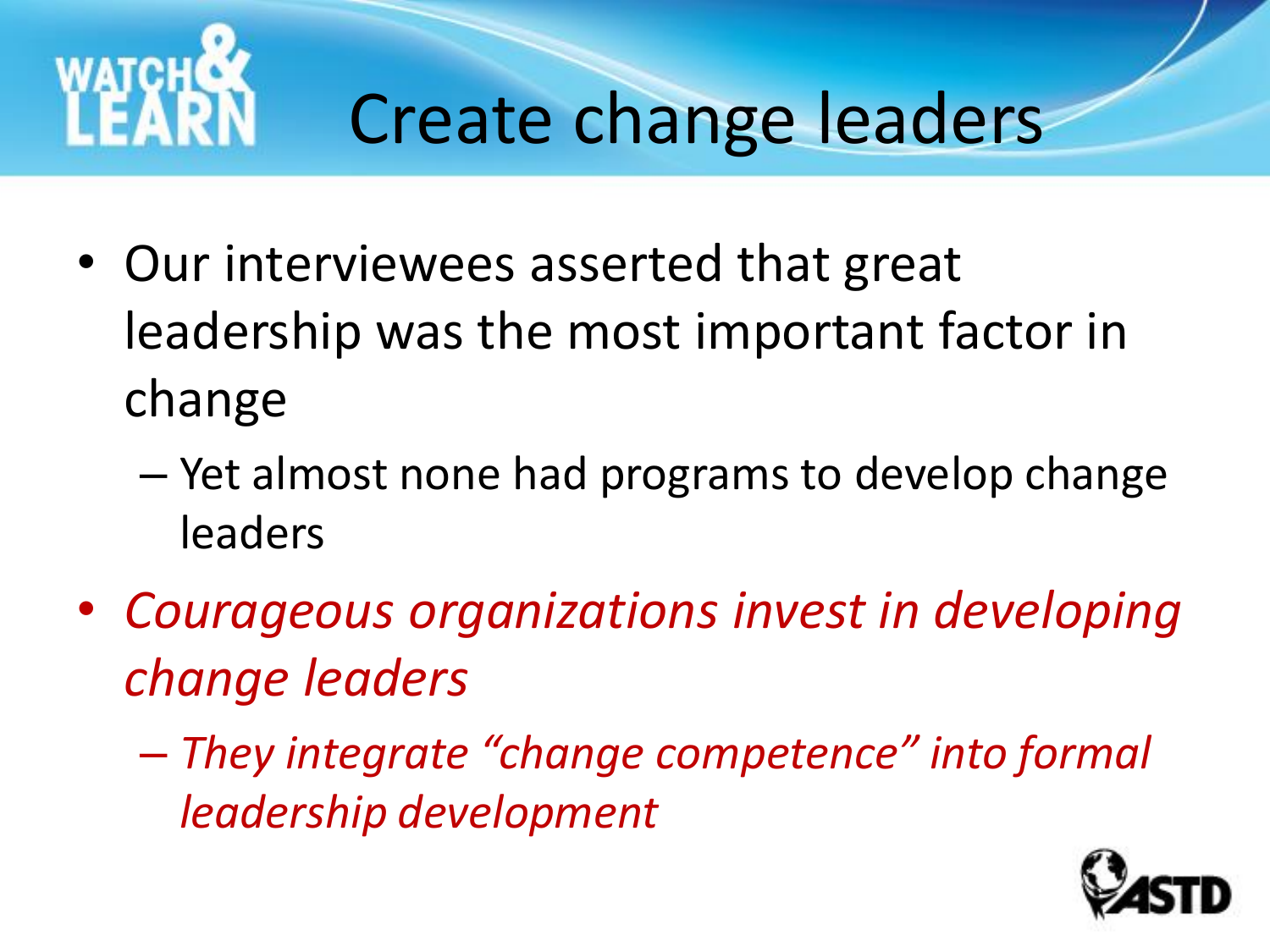# Drive continuous learning

- Many change efforts do not consider learning
	- As a result, no one is developed and the organization doesn't improve at changing
- *Courageous leaders ensure learning occurs at individual, team, and organizational levels*
	- *They create structures for creating, sharing, and remembering knowledge*
	- *They model "learning behaviors" by sharing and using new knowledge*
	- *They build more capacity in for changing*

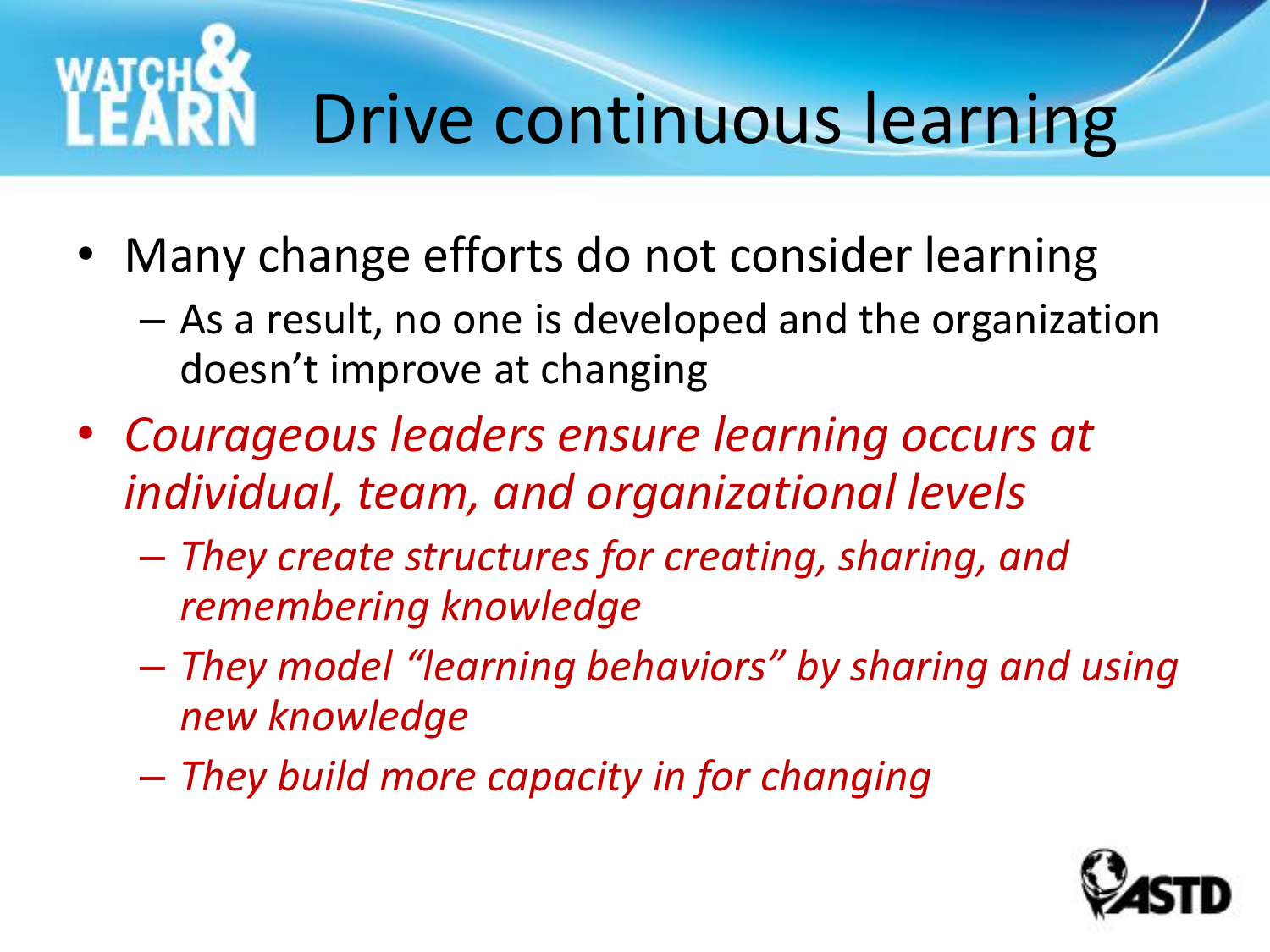

### Change and Learning

#### **8 Actions that matter**

- 1. Define *means* & *ends*
- 2. Don't over plan
- 3. Refuse "false urgency"
- 4. Do 2 jobs

#### **Learning connections**

- Set a common direction for Change
- Create plans that foster original thinking
- Don't be led by Change, lead it
- Invest yourself in developing people

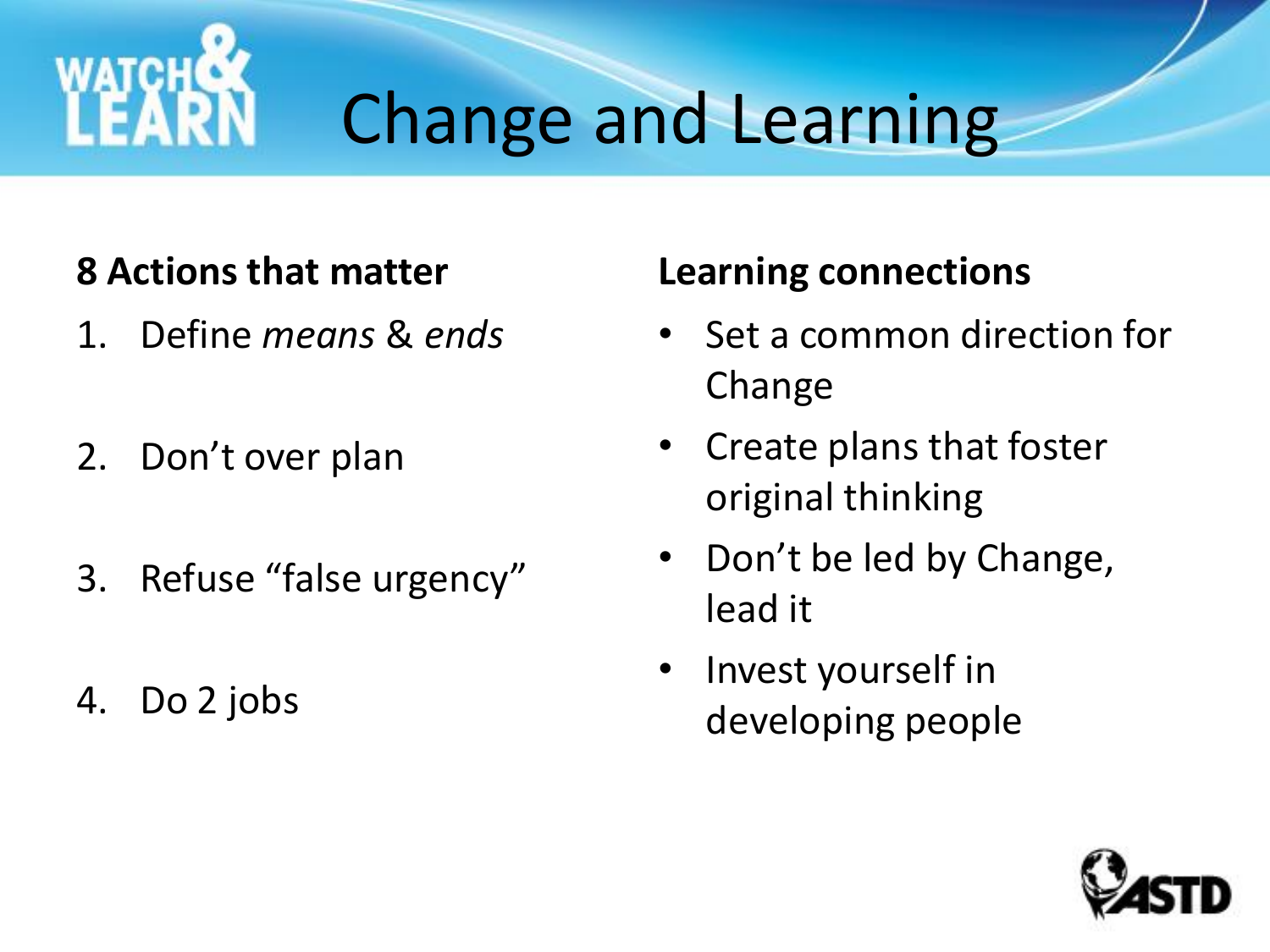

### Change and Learning

#### **8 Actions that matter**

- 5. Put yourself "in the middle"
- 6. Develop people constantly
- 7. Create change leaders
- 8. Ensure continuous learning

#### **Learning connections**

- Stand between your team and the chaos of change
- Leveraging the "disorienting dilemma" of Change for accelerated learning
- Create learning-enabled change leaders
- Create structures to create, share, and remember new knowledge

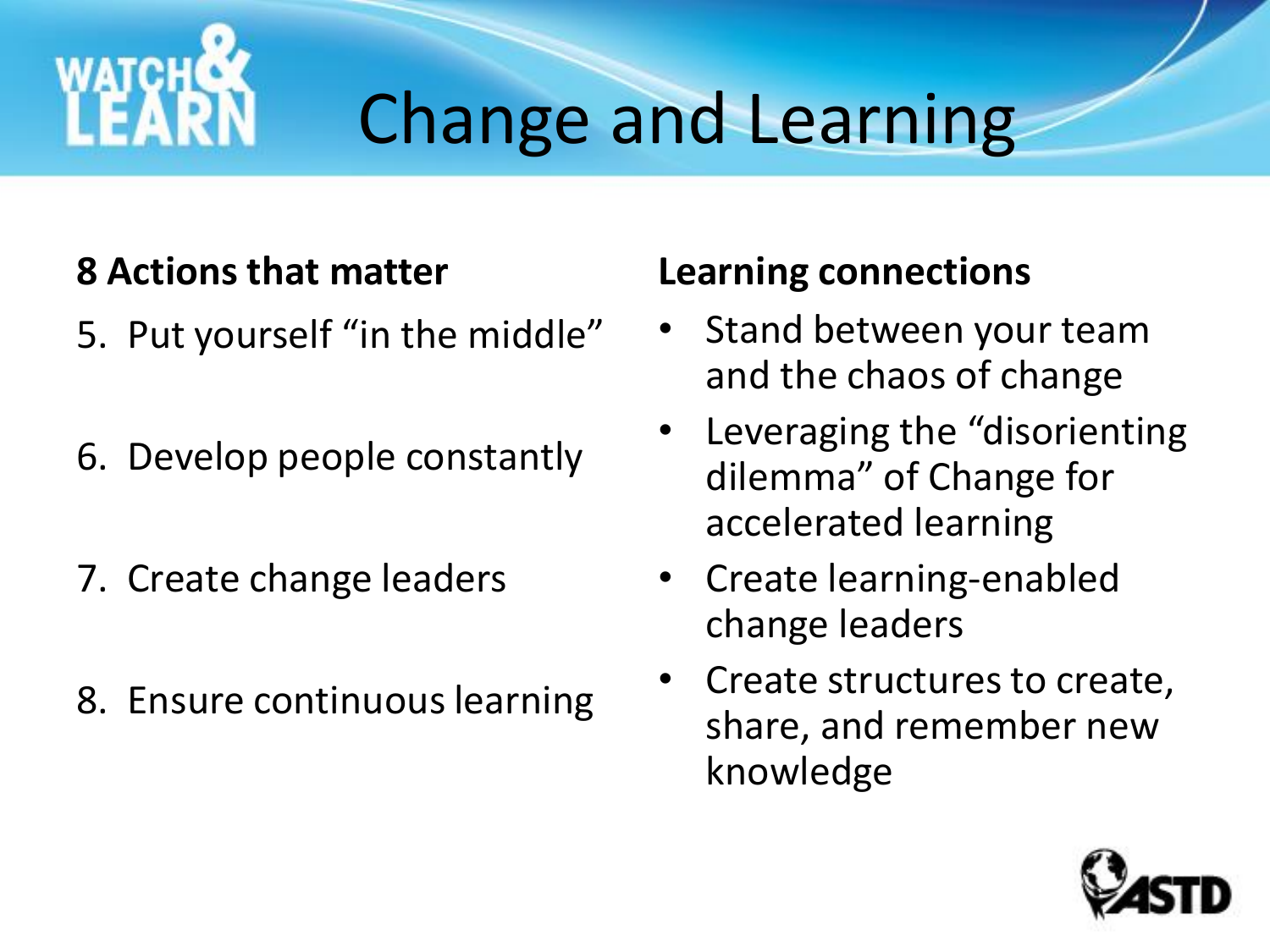

## One final thing…

• Why does Change succeed?

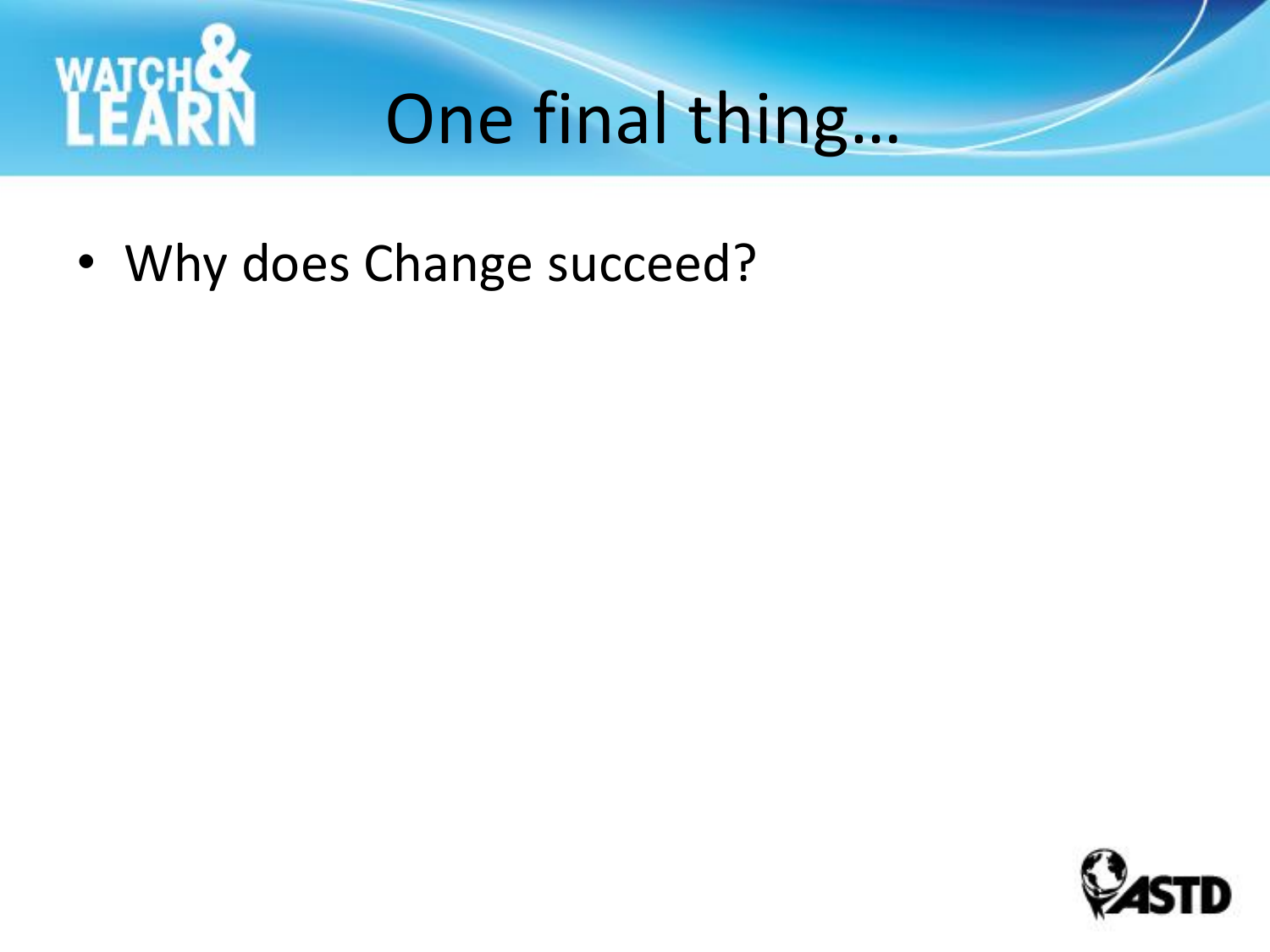

### Summary

- Great Change is not about a process. It's about the courageous actions of leaders
- Learning leaders understand that the essence of Change is their personal investment in talent development
- Learning leaders use the change environment to accelerate the learning of their teams
- Learning leaders succeed by creating a learning environment during change

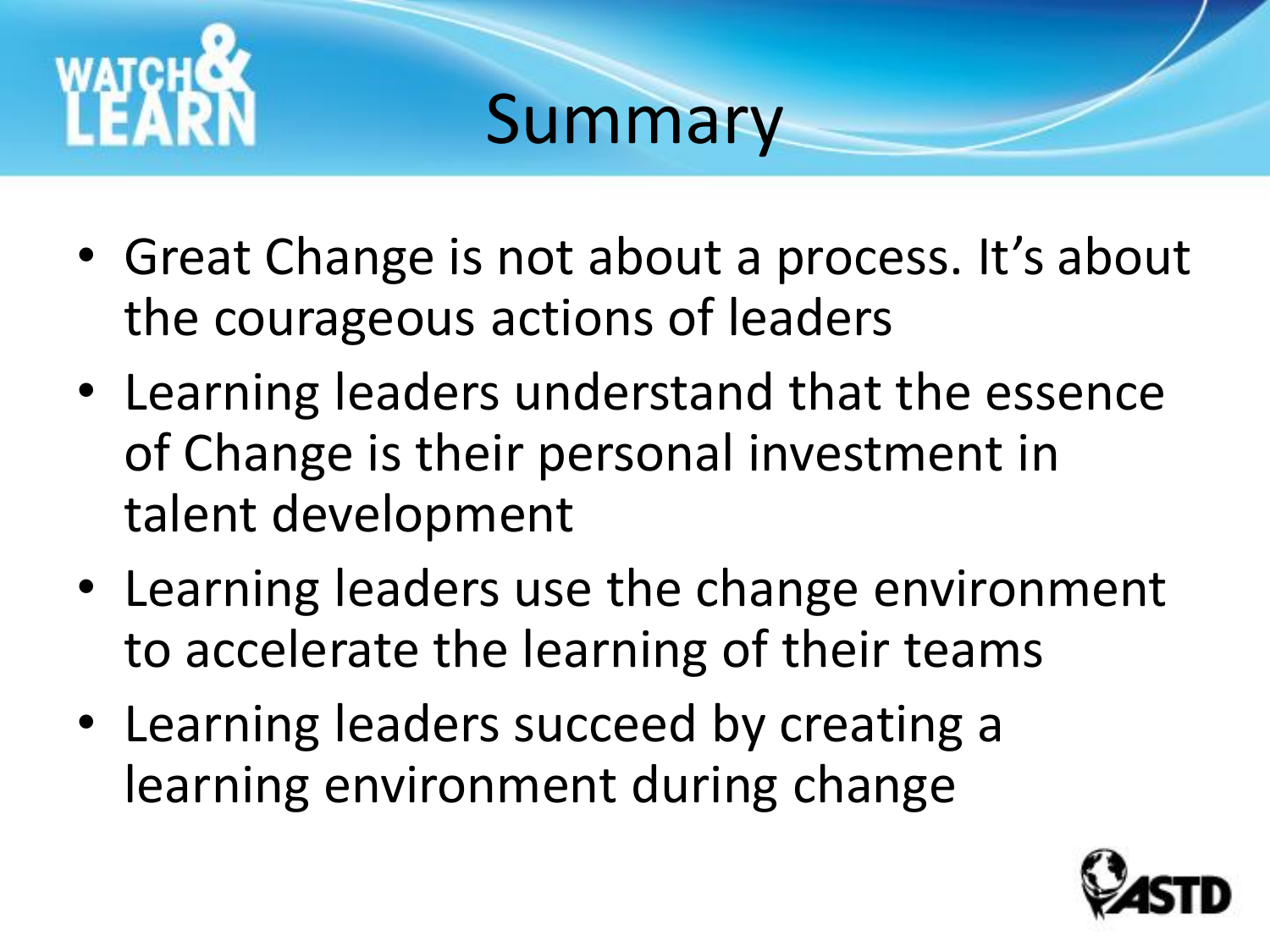

### Summary

- *Learning does more than make Change better….it makes Change possible*
- *In the end, Change is evidence of learning*

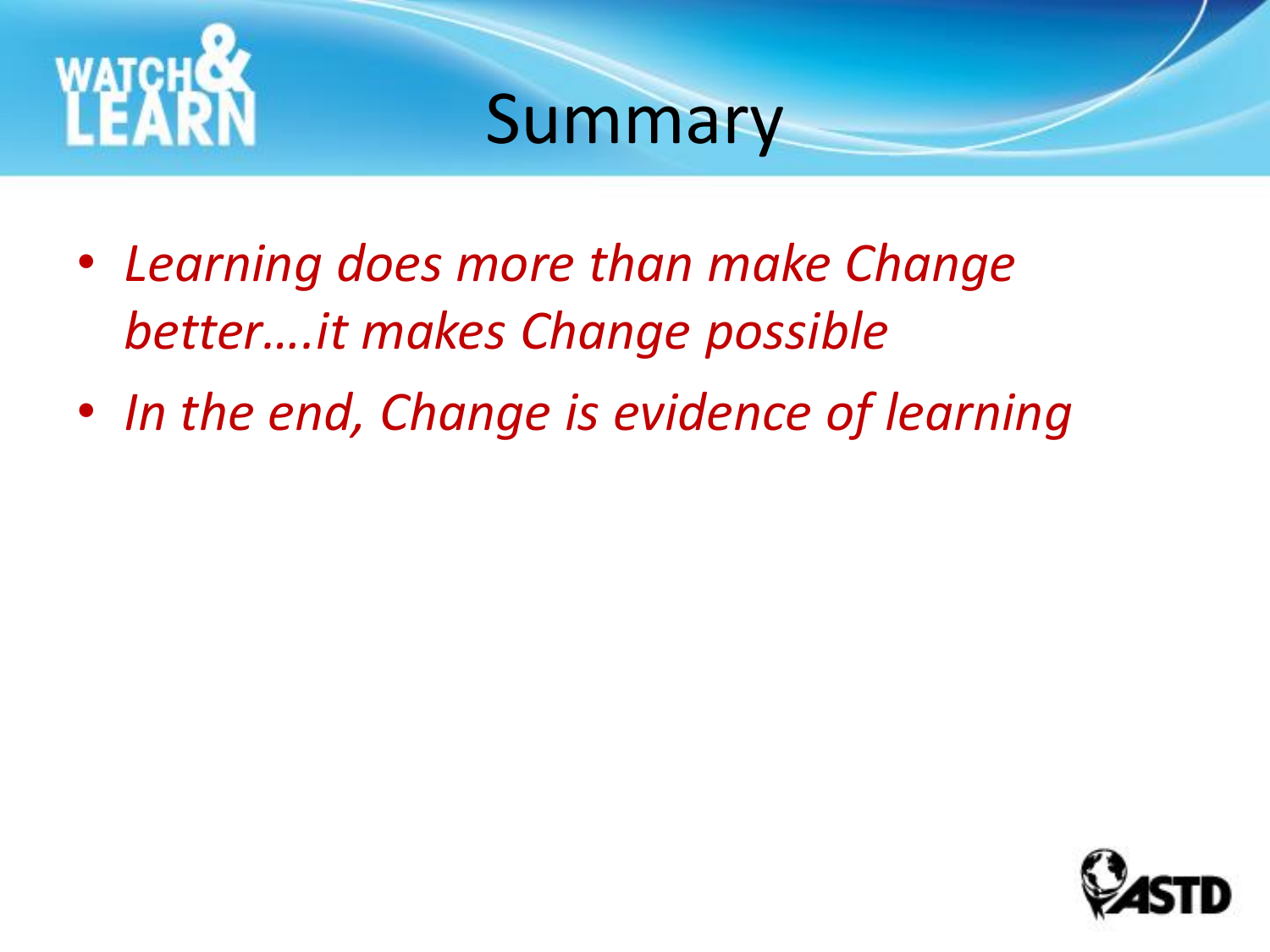

### Walter McFarland

[http://choosingchangebook.com](http://choosingchangebook.com/)

[mcfarland.walter@gmail.com](mailto:mcfarland.walter@gmail.com)

Twitter: @WaltMcFarland